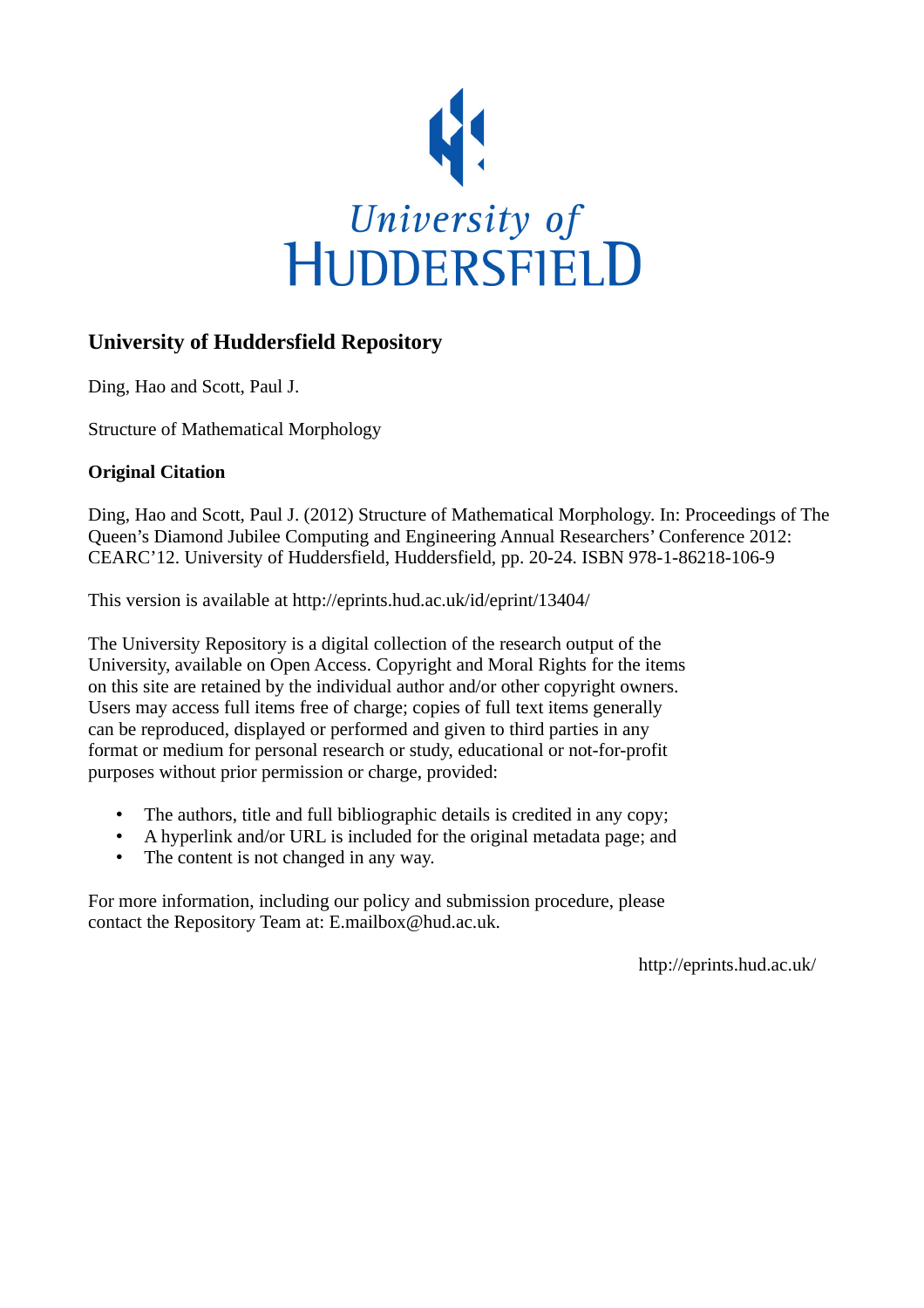# **Structure of Mathematical Morphology**

Hao Ding, Paul Scott University of Huddersfield, Queensgate, Huddersfield HD1 3DH, UK

### **ABSTRACT**

*For contact surface measurement, estimating the profile of actual surface from the locus of the center point of the stylus is an inverse problem. The measurement process which transforms the profile of actual surface to the locus of the center point is a dilation operation with a disk with error. An erosion operation can be taken as the inverse mapping of the dilation to estimate the actual profile. By using category theory, erosion and dilation can be formulated as two functors between two categories of sets of vectors. Each category has sets of vectors as objects and inclusion functions between sets as morphisms. The functor of erosion is left adjoint to the functor of dilation.* 

Keywords Mathematical morphology, surface metrology, inverse problem, adjoint functors

#### **1 An Inverse Problem in Surface Metrology**

For contact surface measurement, a small stylus is used to measure the surface profile. The measurement process can be considered as a disc *S* of radius *r* rolling over the measured profile, as shown in figure 1. That is a mapping  $G: L \rightarrow C$  transforms the actual profile, *l* say, to the locus of the centre point of *S*, curve *c* say, where *L* is the set of the surface profiles, *C* is the set of the loci of the center points. Estimating the actual profile from the measurement result *c* is an *inverse problem*, which can be solved by finding the proper inverse mapping of *G*, written as  $G^{\dagger}$ :  $C \rightarrow L$ . Obviously, the shape of curve *c* is different from the actual profile (refer to figure 2), thus the forward mapping *G* is not simply a linear function that increases the height of *l* by *r*. In section 2, we'll show that *G* and  $G^{\dagger}$  can be modeled as morphological operations.

It can be observed from figure 2 that small changes of *l* at certain section of the gap or the inner corner will not change the loci of the center points. Thus, for certain measurement results *c*, there could be more than one surface profile that can fit *c* exactly, that means the inverse solution is not unique.

#### **2 Dilation and Erosion**

Erosion and dilation are the basic operators of mathematical morphology. The erosion of *A* by a structuring element *S*, such as a disk, can be understood as the loci of points reached by the centre of *S* when *S* moves inside *A*; and the dilation of *A* by *S* can be understood as the loci of points covered by *S* when the centre of *S* moves inside *A* (See figure 3).

In Euclidian space  $E^3$ , assume the projection of the measured profile in *x-y* plane is a straight line. Let the intersection surface of the measured part, intersected along the measured profile *l* by *x*-z plane, be a set *A* in  $E^2$ . Let *R* be a fixed rectangular in *x*-z plane, such that *c* and *l* are included in *R* and the projections of *R* and *l* in *x*-*y* plane are the same. Let  $A_R = A \cap R$  (see figure 1). The spherical measuring stylus can be taken as a structuring element *S* which is a disk in *x-z* plane. Let *Ds*: *M→D* be a dilation operator and *Es*: *D→M* be the erosion operator with structuring element *S*, where *M* and *D* are two partial ordered sets (poset) with elements as sets in  $E^2$  ordered by set inclusion.

By the duality of the erosion operator and the dilation operator,  $[Ds(A)]^C = Es(A^C)$ , thus  $Ds(A)$  $=[E_s(A^C)]^C$ , where  $A^C$  is the complement of *A*. If there is no noise in *c*, it's easy to imagine that the boundary of  $Es(A^C)$  in *R* is coincident with the measurement result *c*.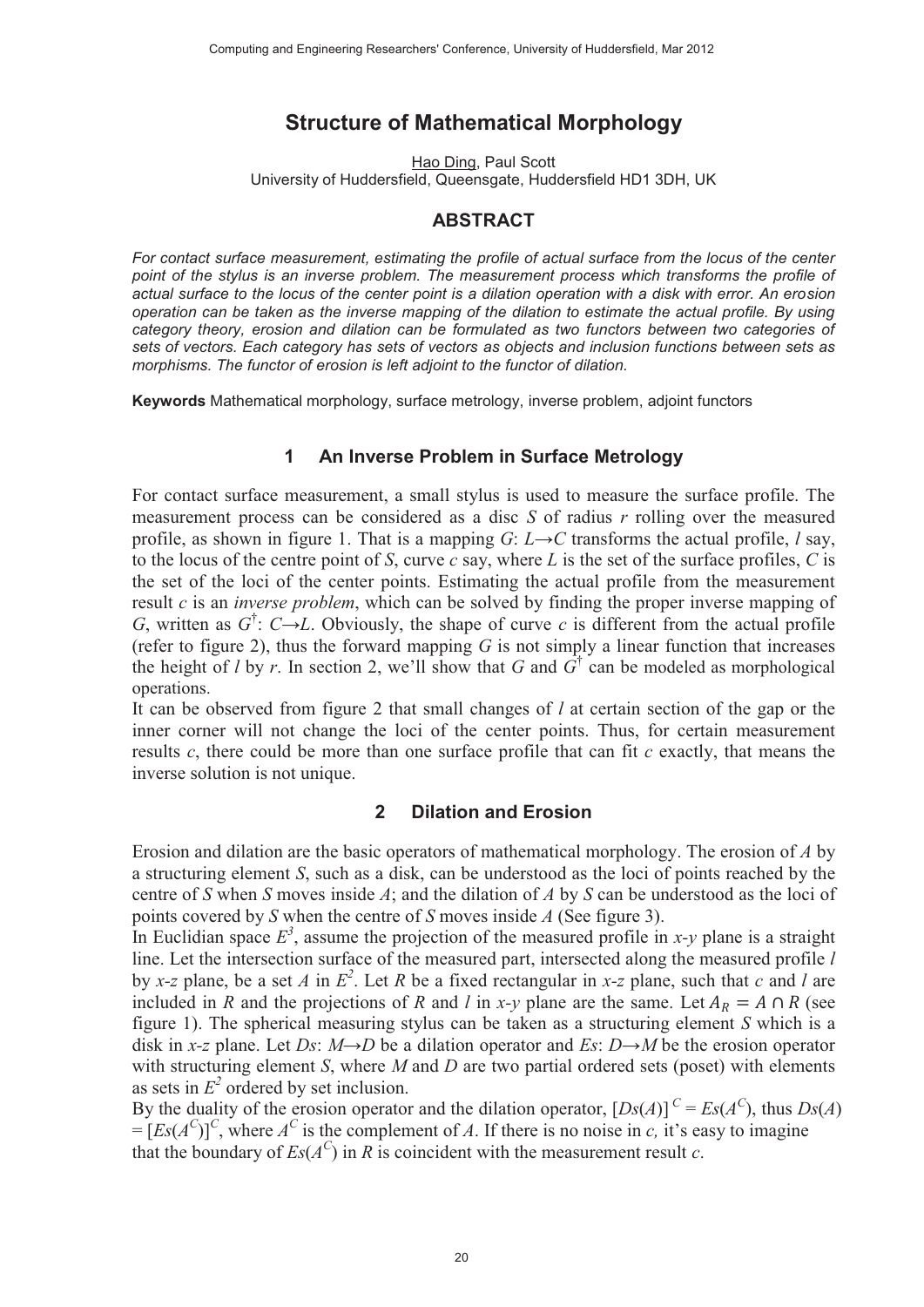Let  $\pi$  be a function that extracts the upper boundary line of a region (set in  $E^2$ ), as shown in figure 4. Then we have,  $\pi(A_R) = l$ , and  $\pi(D_S(A) \cap R) = c$ . Let  $\pi^*$  be a function that transforms a curve (or line) *l* in *R* to a region (set of points) below *l* and in *R* (see figure 4), such that  $\pi^* \circ (\pi \circ \bigcap_R) = I$ , that means  $\pi^* (I) = A_R$ .

The relation between input *L* and output *C* can be described by the below commutative diagram:



That means,  $G = \pi \circ \bigcap_R \circ D_S \circ \pi^*$  and  $G^{\dagger} = \pi \circ \bigcap_R \circ E_S \circ \pi^*$ . (1) & (2) Therefore, by defining a proper coordinate and interested region *R*, the forward mapping *G* can be formulated as a customized dilation, and the inverse mapping  $G^{\dagger}$  can be formulated as a customized erosion.

#### **3 Adjunction**

Take the two posets *M* and *D* as two categories of poset, written as **M** and **D**. The objects in **M** and **D** are sets in  $E^2$  ordered by inclusion. For any objects *A*, *B* in **M** or **D**, there is a unique morphism from *A* to *B* if and only if  $A \subseteq B$ . The sets in **M** are determined by the (actual or estimated) surface profiles, and the sets in **D** are determined by the loci of center point as shown in section 2.

According to the properties of erosion and dilation, we have:

(1) Erosion and dilation are increasing, i.e. order preserving.

- Hence they can be considered as two functors between **M** and **D**.
- (2)  $A \subseteq E_S D_S (A) = A_C$ , for all  $A \in \mathbf{D}$ .  $A_C$  is the closing of *A* by *S*.
- (3)  $B \supseteq D_s E_s(B) = B_o$ , for all  $B \in \mathbf{M}$ .  $B_o$  is the opening of *B* by *S*.
- (4)  $A \subseteq E_s(B) \Leftrightarrow D_s(A) \subseteq B$ , i.e.  $\text{hom}(A, E_s(B)) \cong \text{hom}(D_s(A), B)$ .

That is a bijective relation of mappings of two categories.

Thus we have the structure shown in the diagram of figure 5, which is exactly an adjunction. That means  $(D_S, E_S)$  is an adjoint pair, i.e. the inverse mapping is left adjoint to the forward mapping. By the property of adjunction, we have:

(5)  $D_S E_S D_S = D_S$  and  $E_S D_S E_S = E_S$ .

Thus, by equation (1) 
$$
\&
$$
 (2),

$$
GG^{\dagger}G = \pi \circ \bigcap_{R} \circ D_{S} \circ \pi^{*} \circ \pi \circ \bigcap_{R} \circ E_{S} \circ \pi^{*} \circ \pi \circ \bigcap_{R} \circ D_{S} \circ \pi^{*}
$$
  

$$
= \pi \circ \bigcap_{R} \circ D_{S} \circ E_{S} \circ D_{S} \circ \pi^{*} = \pi \circ \bigcap_{R} \circ D_{S} \circ \pi^{*} = G,
$$
  

$$
G^{\dagger}GG^{\dagger} = \pi \circ \bigcap_{R} \circ E_{S} \circ \pi^{*} \circ \pi \circ \bigcap_{R} \circ D_{S} \circ \pi^{*} \circ \pi \circ \bigcap_{R} \circ E_{S} \circ \pi^{*}
$$
  

$$
= \pi \circ \bigcap_{R} \circ E_{S} \circ D_{S} \circ E_{S} \circ \pi^{*} = \pi \circ \bigcap_{R} \circ E_{S} \circ \pi^{*} = G^{\dagger},
$$

i.e.  $GG^{\dagger}G = G$  and  $G^{\dagger}GG^{\dagger} = G^{\dagger}$ . That means  $G^{\dagger}$  is the non-linear generalized inverse of *G*. As mentioned in section 1, there can be many surface profiles fit a certain measurement result *c*. That is because dilation is not a injective mapping. By property  $(2)$ ,  $A_c$  includes all the sets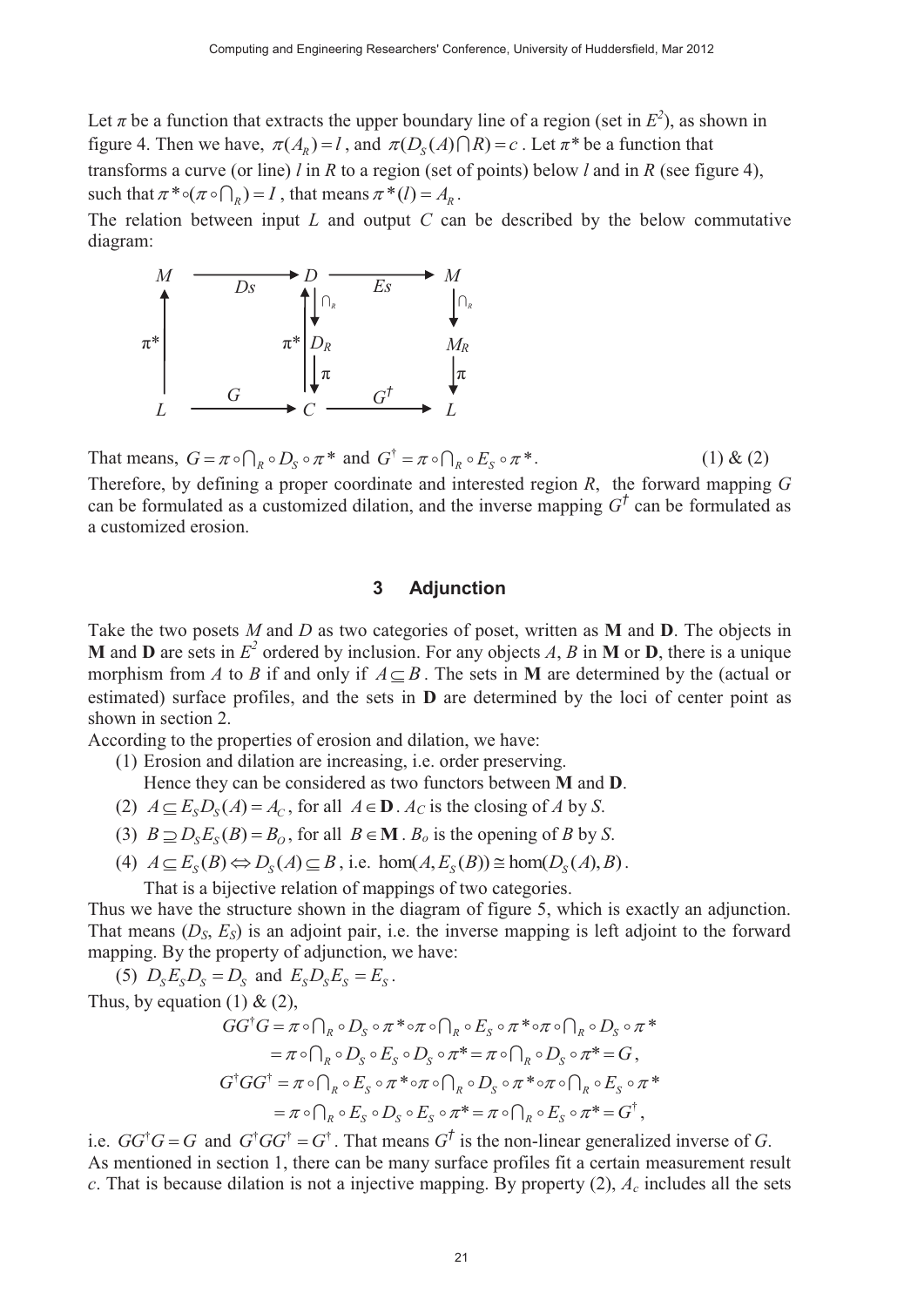fit a certain set bounded by locus *c*. Thus the inverse solution  $l_c$  estimated by  $G^{\dagger}$  is the highest surface profile which fits the locus *c*.

### **4 Conclusions**

The inverse problem of contact surface measurement is formulated by the customized erosion and dilation. Dilation and erosion is an adjoint pair. From the adjoint structure of erosion and dilation, the relation of forward and inverse mappings of this inverse problem is derived. Moreover, if the measurement result *c* contains not noise, since  $GG^{\dagger}G = G$ , *c* must satisfies the equation  $GG^{\dagger}(c) = c$ . Thus  $GG^{\dagger}$  of this inverse problem can be used to identify and filter out the noise of measurement result. That's the principle of applying the combination of dilation and erosion (opening and closing) as morphological filters, which appeared in ISO 16610/DTS.

## **REFERENCES**

Adi Ben-Israel, Thomas N.E. Greville. (2001) *Generalized Inverses: Theory and Applications*. 2nd ed. ISBN 0-387-00293-6.

Benjamin C. Pierce. (1991) *Basic Category Theory for Computer Scientists*. Massachusetts Institute of Technology.

Frank Y. Shih. (2009) *Image Processing and Mathematical Morphology Fundamentals and Applications*. CRC Press. ISBN 978-1-4200-8943-1.

ISO 16610/DTS, part 41, (2004) *Discrete morphological filters*.

Paul J. Scott. (2004) *Pattern analysis and metrology: the extraction of stable features from observable measurements*. Royal Society paper 02PA0255.

Richard C. Aster, Brian Borchers, and Clifford H. Thurber. (2005) *Parameter Estimation and Inverse Problems*. ELSEVIER Academic Press.

Wikipedia: http://en.wikipedia.org/wiki/Mathematical\_morphology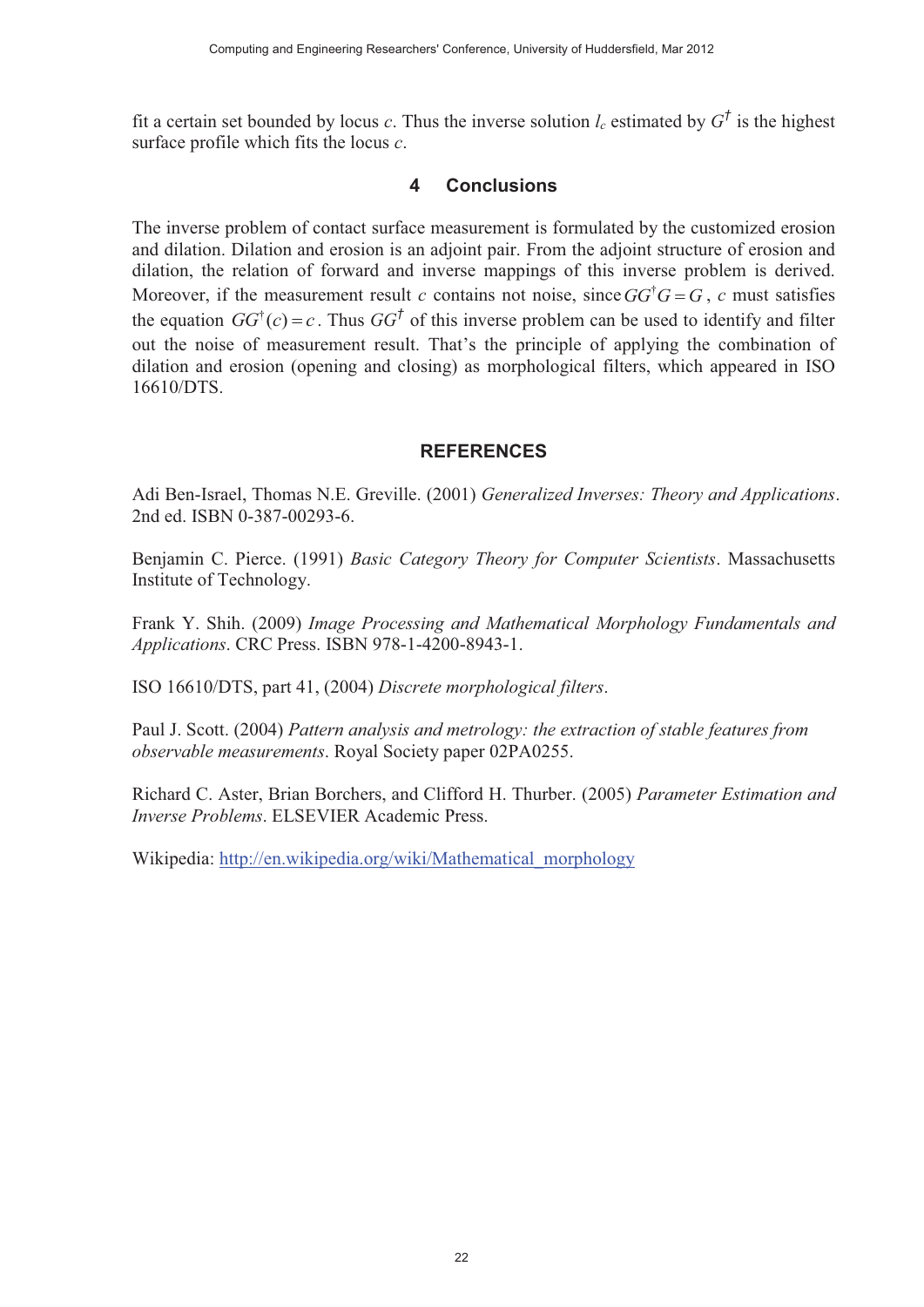

Figure 1: Contact surface measurement



**Figure 2:** Actual profile and locus of center point



#### Erosion

Dilation

The erosion of the dark-blue square by a disk, result in the light-blue square. The dilation of the dark-blue square by a disk, result in the light-blue square with rounded corners.

Figure 3: Erosion and Dilation